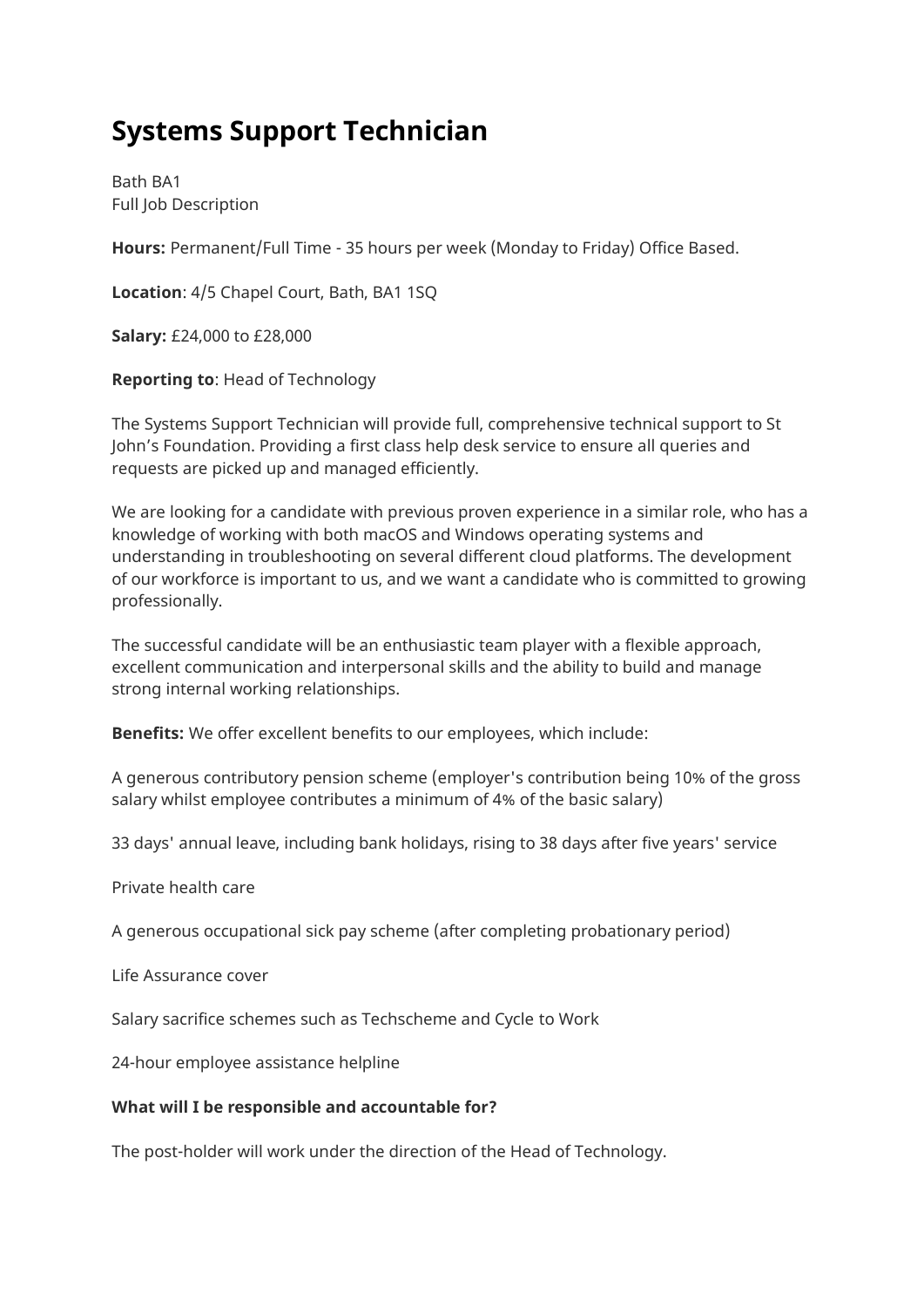The post-holder is expected to have a positive approach whilst in contact with a wide range of stakeholders, including internal customers and occasionally the public.

To know the values, vision and purpose of the charity and maintain its ethos.

## **Main Duties:**

Help support our customers by:

- Running an effective IT Helpdesk by responding to, logging, and making notes of users queries and issues.
- Supporting the existing systems, transitioning the data and carry out field mapping to a range of replacement solutions.
- Advising users of the charity's computer and communication systems of how to correct faults.
- Ensuring that support calls are escalated to the appropriate member of the internal/external support teams, using the agreed escalation procedures.
- Ensuring all customers are assisted in a friendly, prompt, professional and ethical manner.
- Resolving a range of hardware & software issues on two sites.
- Provide full hardware and software support, troubleshooting, diagnosis and repair in the following (but not limited to) the following product areas:

Mac OSX, Microsoft Windows, Office 365, Apple Laptop and desktop computers, Microsoft Surface Books, Displays and accessories.

- Be responsible for developing and maintaining system, user guides and all other documentation.
- Develop a knowledge bank from known errors and integrate this existing fault reporting system.
- Maintain and update the Technology Hardware inventory & System Administration Guides

Assisting the Head of Technology to:

- Set up and manage user accounts and profile administration using managed services.
- Test and deploy new client and server software.
- Maintain peripheral equipment such as scanners, printers and AV; ensure that equipment is ready to be used.
- Liaise with external suppliers and support agencies to resolve faults where required and for the supply of equipment or for repair under warranty.
- Set up, maintain and remove user network accounts where appropriate.
- Carry out routine planned network maintenance tasks.

Generally support the team by:

• Contributing to team meetings and playing a key role in the development of the service.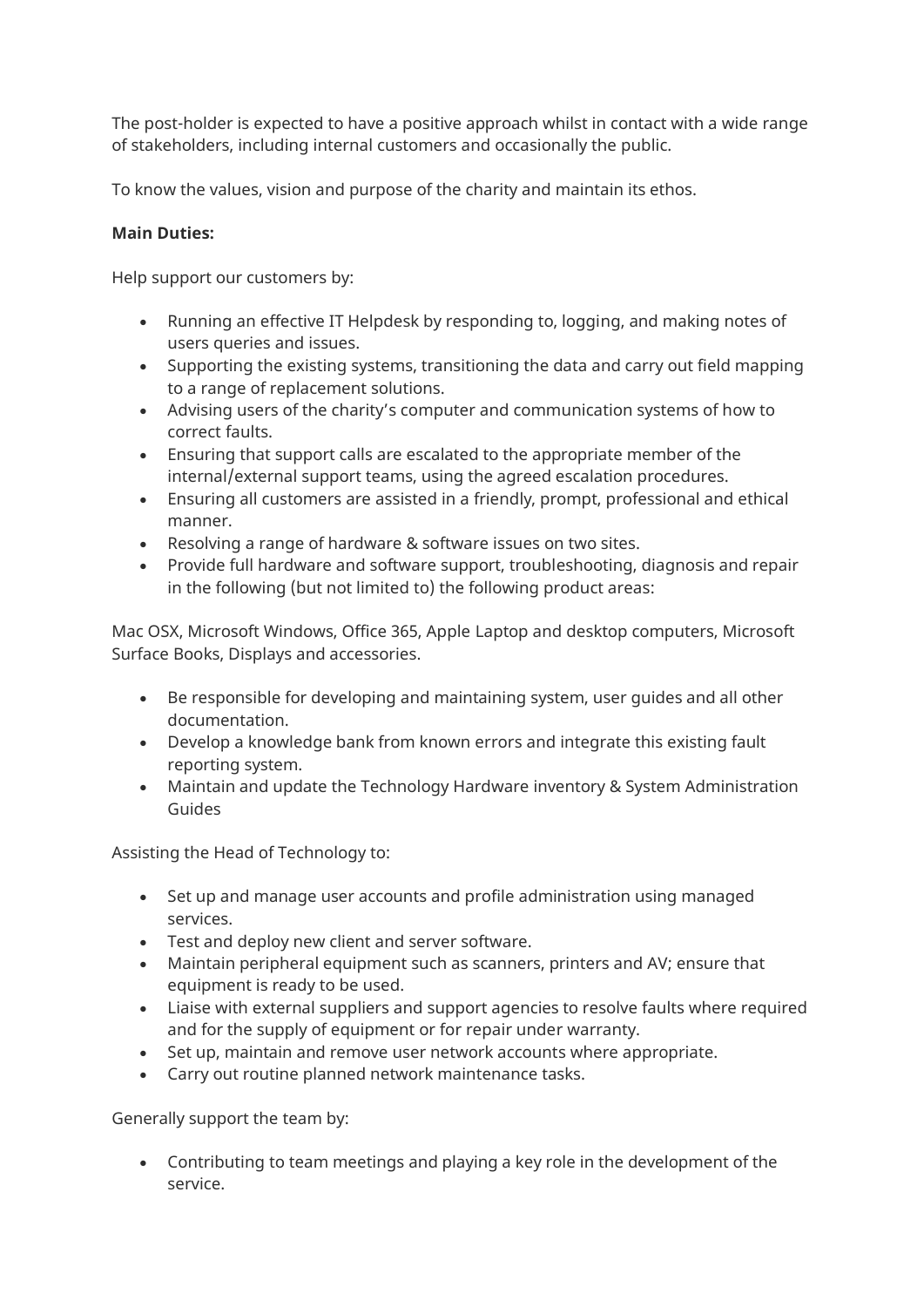- Complying with, and actively supporting charity policies and procedures, and in particular those relating to technology services and information security.
- Assisting the Head of Technology in delivering projects.
- Actively engaging in personal development within the role, and pursue training as agreed.
- Accepting to be available to work out-of-hours as required to maintain system availability.
- Carrying out duties in a safe and compliant manner, following Health & Safety requirements. Identifying hazards and taking action where identified.
- Protecting the charity against any fraudulent and harmful activities.
- Such other duties as may be required from time to time to fulfil the needs of St John's Hospital.

#### **Values:**

Kindness, Courage & Trust

#### **Knowledge, Skills & Experience:**

Proven experience in a similar technician support role

Awareness of hardware installation requirements and ability to learn to use diagnostics

- Experience of ICT administration tasks such as setting up new user accounts and installing and updating software.
- Client & server Operating System software installation experience
- Experience of managing voice & data networks

Working knowledge of a wide range of applications.

Creative and solution focussed.

Able to be proactive and to work using own initiative.

Ability to work independently and as part of a team.

Strong time management, prioritisation, and organisational skills.

Excellent attention to detail and accuracy.

#### **Other Requirements**

You must have the right to work in the UK

A satisfactory basic DBS certificate is required

Due to the nature of the role, you will need to complete a criminal record disclosure (DBS check).